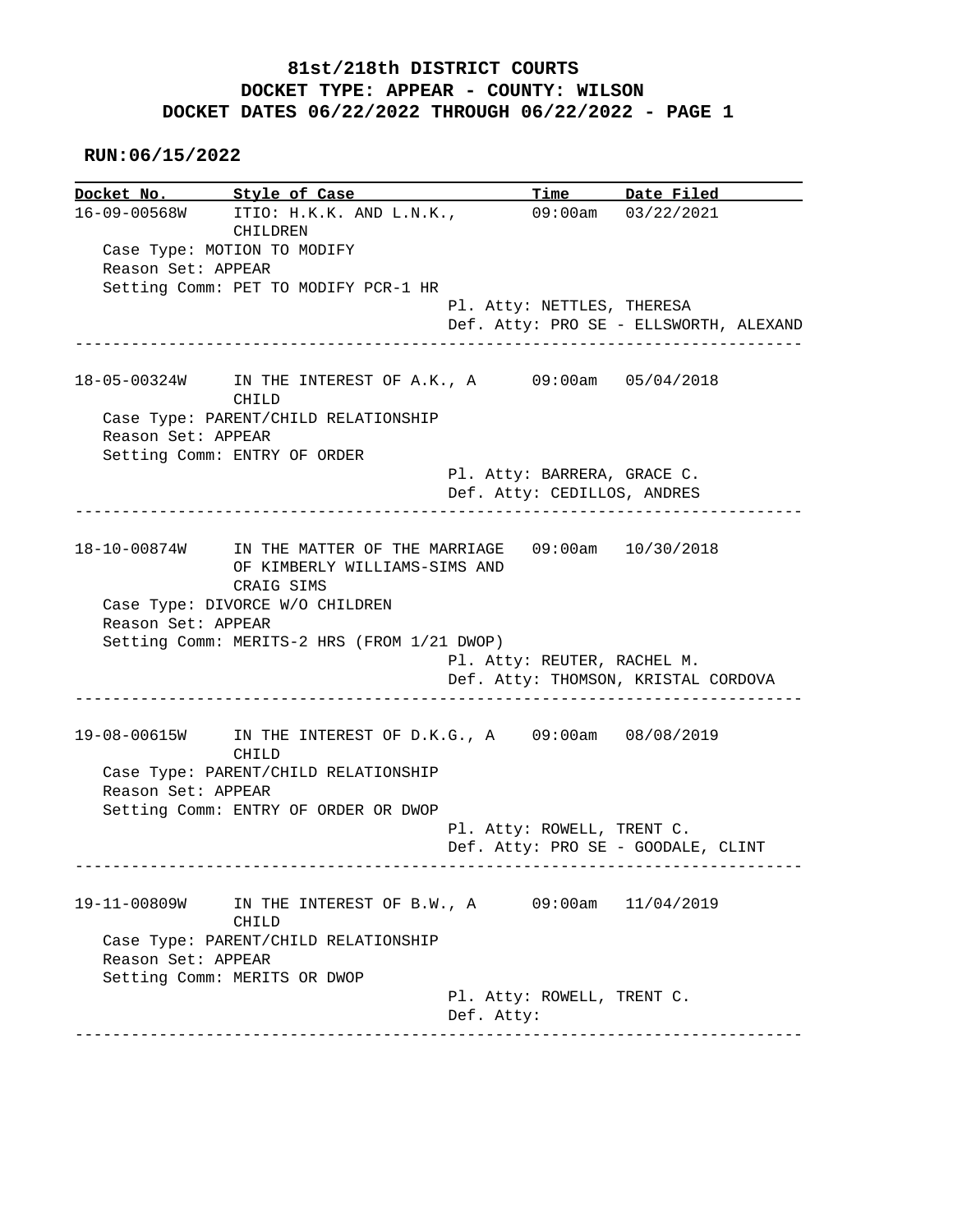**RUN:06/15/2022**

**Docket No. Style of Case Time Date Filed**  19-11-00860W IN THE MATTER OF THE MARRIAGE 09:00am 11/26/2019 OF ORLANDO JOSE DELGADO AND AMY KYNN RIECK DELGADO Case Type: DIVORCE NO CHILDREN Reason Set: APPEAR Setting Comm: MERITS OR DWOP Pl. Atty: CEDILLOS, ANDRES Def. Atty: ------------------------------------------------------------------------------ 20-07-00474W IN THE MATTER OF THE MARRIAGE 09:00am 07/20/2020 OF LISA ANN KUTZER & KARL R. KUTZER Case Type: DIVORCE NO CHILDREN Reason Set: APPEAR Setting Comm: ENTRY OF ORDER Pl. Atty: WONG, BRANDON Def. Atty: BARRERA, ROBERT J ------------------------------------------------------------------------------ 21-05-00330W NEWREZ LLC DBA SHELLPOINT 09:00am 05/11/2021 MORTGAGE SERVICING VS. LINDA J. LICH Case Type: ALL OTHER CIVIL CASES Reason Set: APPEAR Setting Comm: DEFAULT JUDGMENT-10 MINS Pl. Atty: SANTINI, ANTHONY "TONY" ISMA Def. Atty: ------------------------------------------------------------------------------ 21-07-00489W STATE OF TEXAS 09:00am 07/23/2021 V \$30,861.64, SELENA GONZALES Case Type: SEIZURE AND FORFEITURE Reason Set: APPEAR Setting Comm: MT TO SET DISCOVERY SCHEDULE-1 MIN Pl. Atty: RICHMOND, J. WILLIAM Def. Atty: PRO SE - GONZALES, SELENA ------------------------------------------------------------------------------ 21-08-00552W IMOM: KELSIE MCCALL VS. BILL 09:00am 08/18/2021 MCCALL AND ITIO: B.A.M., K.D.M., & R.J.M., CHILDREN Case Type: DIVORCE WITH CHILDREN Reason Set: APPEAR Setting Comm: FINAL MERITS-2 HRS Pl. Atty: BARRERA, GRACE C. Def. Atty: PRO SE - MCCALL, BILL ------------------------------------------------------------------------------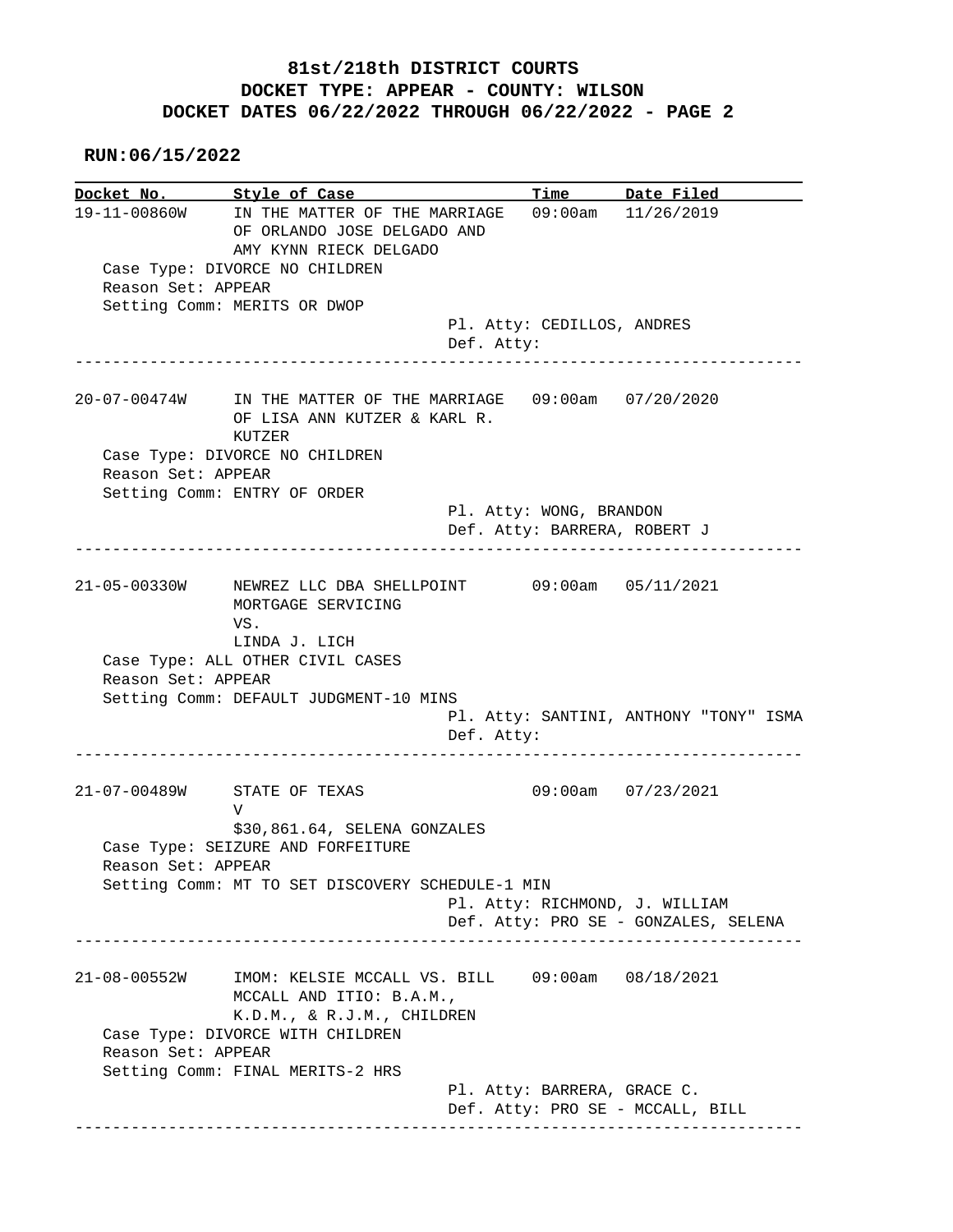**RUN:06/15/2022**

|                           | Docket No. 5tyle of Case                                  |                                     | <u>Time Date Filed</u>              |
|---------------------------|-----------------------------------------------------------|-------------------------------------|-------------------------------------|
|                           | 21-10-00671W ITIO: ERIN ELIZABETH NAVARRO,                |                                     | $09:00$ am $10/18/2021$             |
|                           | AN ADULT                                                  |                                     |                                     |
| Case Type: ADULT ADOPTION |                                                           |                                     |                                     |
| Reason Set: APPEAR        |                                                           |                                     |                                     |
|                           | Setting Comm: ADULT ADOPTION-10 MINS                      |                                     |                                     |
|                           |                                                           | Pl. Atty: ELLISON, CARRIE J.        |                                     |
|                           |                                                           | Def. Atty:                          |                                     |
|                           |                                                           |                                     |                                     |
|                           |                                                           |                                     |                                     |
|                           | 21-10-00677W IMOM: KELLI M. GERDES VS. 09:00am 10/20/2021 |                                     |                                     |
|                           | ROBERT WADE GERDES                                        |                                     |                                     |
|                           | Case Type: DIVORCE W/O CHILDREN                           |                                     |                                     |
| Reason Set: APPEAR        |                                                           |                                     |                                     |
|                           | Setting Comm: UNCONTESTED DIV PROVE UP-5 MINS             |                                     |                                     |
|                           |                                                           | Pl. Atty: NEGRON, DOMINIC JOSEPH    |                                     |
|                           |                                                           | Def. Atty: WALLUK, ANTHONY W.       |                                     |
|                           |                                                           | ___________________________________ |                                     |
|                           |                                                           |                                     |                                     |
|                           | 21-10-00694W IMOM: JOSEPHINE YOUNG VS                     |                                     | 09:00am 10/25/2021                  |
|                           | ANDREW YOUNG AND ITIO:                                    |                                     |                                     |
|                           | A.J.Y., I.M.Y. AND E.A.Y.,                                |                                     |                                     |
|                           | CHILDREN                                                  |                                     |                                     |
|                           |                                                           |                                     |                                     |
|                           |                                                           |                                     |                                     |
|                           | Case Type: DIVORCE W/CHILDREN                             |                                     |                                     |
| Reason Set: APPEAR        |                                                           |                                     |                                     |
|                           | Setting Comm: TRO/TEMP ORDERS - I HOUR                    |                                     |                                     |
|                           |                                                           | Pl. Atty: PENA, RENE M.             |                                     |
|                           |                                                           | Pl. Atty: TAPIA, JENNIFER R.        |                                     |
|                           |                                                           | Def. Atty:                          |                                     |
|                           | ---------------                                           |                                     |                                     |
|                           |                                                           |                                     |                                     |
|                           | 21-11-00736W IMOM: AMANDA EASTIN AND 09:00am 11/12/2021   |                                     |                                     |
|                           | CHESTER DALE EASTIN                                       |                                     |                                     |
|                           | Case Type: DIVORCE W/CHILDREN                             |                                     |                                     |
| Reason Set: APPEAR        |                                                           |                                     |                                     |
|                           | Setting Comm: *ZOOM-DIVORCE PROVE UP-10 MINS              |                                     |                                     |
|                           |                                                           | Pl. Atty: MCLAUGHLIN, ELIZABETH     |                                     |
|                           |                                                           |                                     | Def. Atty: TESSMER, HEATHER CLEMENT |
|                           |                                                           |                                     |                                     |
|                           |                                                           |                                     |                                     |
| 22-03-00111W              | IMOM: JENNIFER FARAR AND                                  |                                     | $09:00am$ $03/10/2022$              |
|                           | <b>JONATHAN FARAR</b>                                     |                                     |                                     |
|                           | AND ITIO: J.F & J.F., CHILDREN                            |                                     |                                     |
|                           | Case Type: DIVORCE W/CHILDREN                             |                                     |                                     |
| Reason Set: APPEAR        |                                                           |                                     |                                     |
|                           | Setting Comm: **ZOOM**TEMP ORDERS-1 HOUR                  |                                     |                                     |
|                           |                                                           | Pl. Atty: WHITLEY, DEANNA L.        |                                     |
|                           |                                                           | Pl. Atty: WHITLEY, DEANNA L.        |                                     |